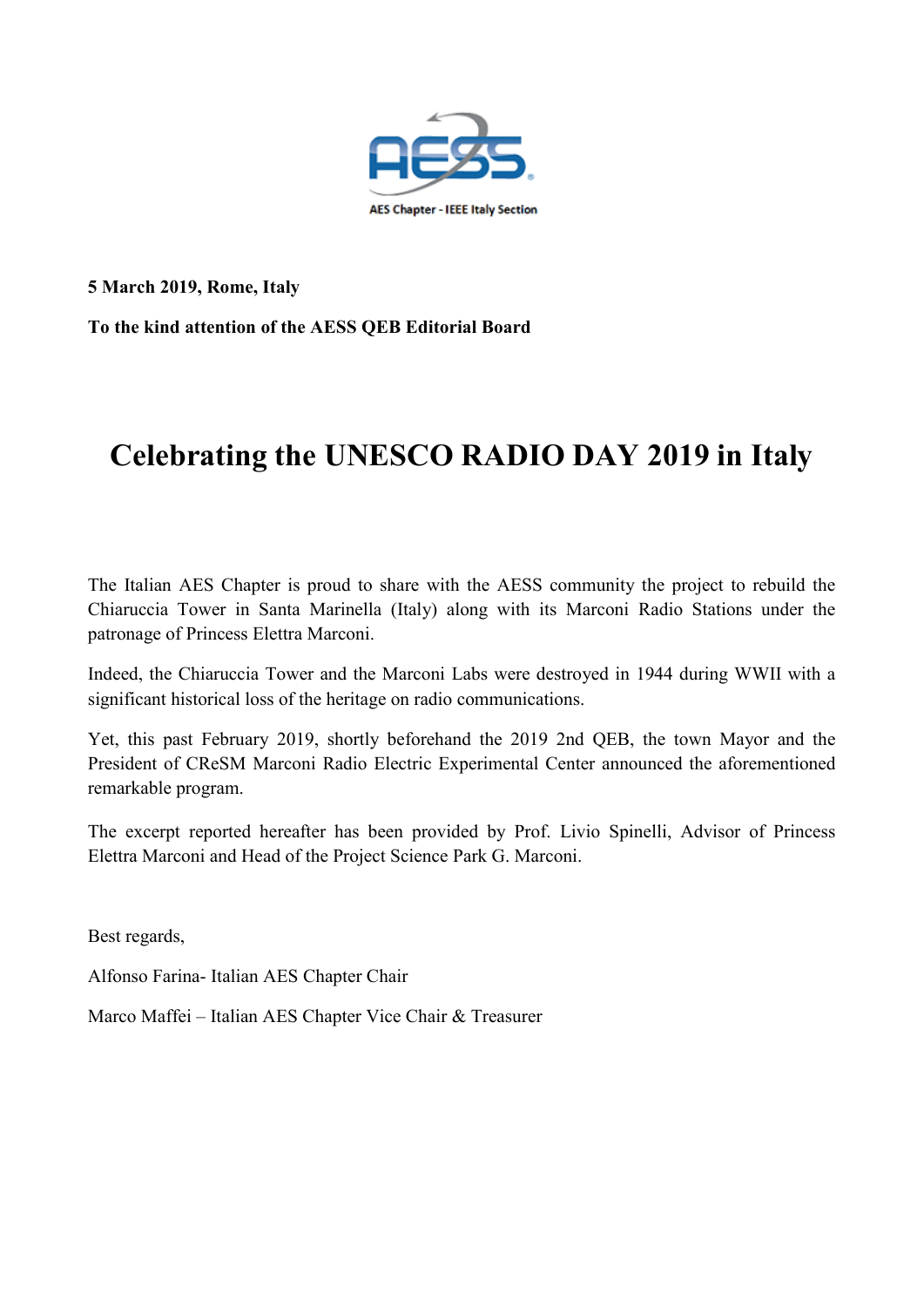### WORLD RADIO DAY UNESCO, Feb. 2019

## PROJECT TO REBUILD MARCONI's CHIARUCCIA TOWER DESTROYED IN WWII

Livio Spinelli<sup>\*</sup>

# **MARCONI CHIARUCCIA TOWER**



1935

#### **Now**

# **Project to rebuilt**

The "Science Park Guglielmo Marconi" - Santa Marinella (Rome) Italy, that was inaugurated last October 2018 (1) inside the base of the Italian Air Force, organized for the UNESCO World Radio Day (2) a programme to honour Guglielmo Marconi under the patronage of Princess Elettra Marconi and in cooperation with ARI (Italian Radioamateurs Association), CSMI (Italian Association of Marconi Radio Stations), YOTA Italy Youngsters (Radioamateurs On The Air of from) IARU \*\*\*\* Region 1.

In 1932 Marconi established in Santa Marinella at Chiaruccia Tower the Radioelectric Experimental Centre where he was the first in the world to do researches and experiments about microwaves applied to mobile phones, RADAR and TV until 1937. In April 1935 in this lab Marconi successfully tested his first RADAR station. According to the Marconi Company Archives in Britain (3): "…*Marconi had asked the company's factory in Genoa to build him a small transmitter of 50-centimetre wavelength, with a receiver to match. In April, while testing them at Torre Chiaruccia in Santa Marinella, he bounced radio waves off his car, driven back and forth by his chauffeur, and then off a circling aircraft. At every stage, the British parent company was kept informed of these experiments. In December 1935 the British government asked the Marconi company to design and manufacture the transmitting 'curtain' antenna arrays for the first five 'Chain Home' radar stations, covering the Thames Estuary and approaches to London. The transmitter was designed by Metropolitan Vickers and the receiver and display unit by A.C. Cossor Ltd. In May 1937 came an order for providing similar arrays for 20 additional stations. Without the protection given by these radar stations, the Battle of Britain three summers later would almost*